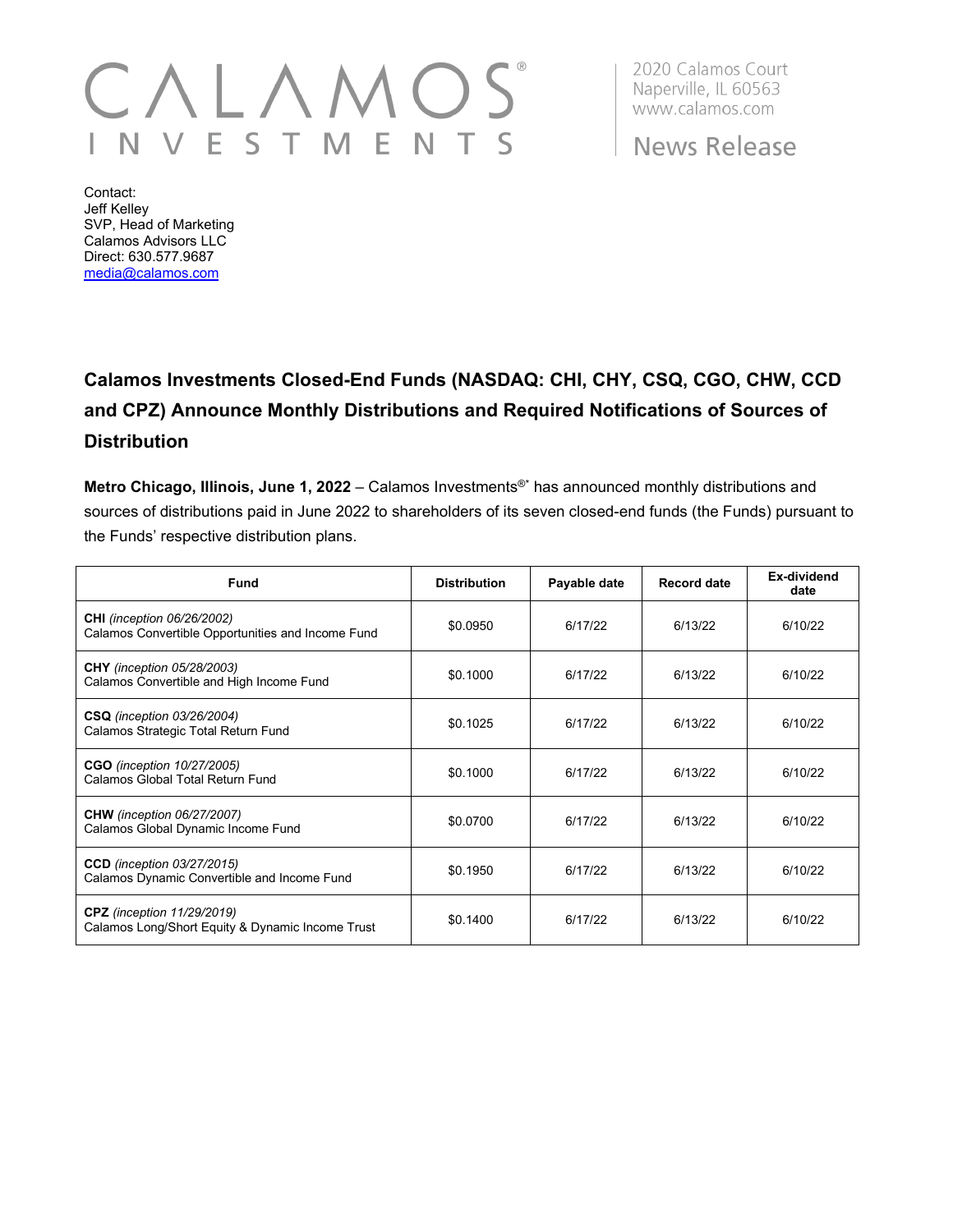The following table provides estimates of Calamos Global Total Return Fund's and Calamos Global Dynamic Income Fund's distribution sources, reflecting YTD cumulative experience. The Funds attribute these estimates equally to each regular distribution throughout the year.

| Distribution Components for June 2022's Payable Date | CGO      | <b>CHW</b> |  |
|------------------------------------------------------|----------|------------|--|
| Ordinary Income                                      | \$0.0000 | \$0.0000   |  |
| Short-Term Capital Gains                             | \$0.0000 | \$0.0000   |  |
| Long-Term Capital Gains                              | \$0.0000 | \$0.0000   |  |
| Return of Capital                                    | \$0.1000 | \$0.0700   |  |
| <b>Total Distribution (Level Rate)</b>               | \$0.1000 | \$0.0700   |  |
| 2022 Fiscal YTD Data                                 | CGO      | <b>CHW</b> |  |
| Ordinary Income                                      | \$0.0081 | \$0.0700   |  |
| Short-Term Capital Gains                             | \$0.5919 | \$0.3051   |  |
| Long-Term Capital Gains                              | \$0.0000 | \$0.0528   |  |
| Return of Capital                                    | \$0.2000 | \$0.1321   |  |
| <b>Total Fiscal YTD Distribution (Level Rate)</b>    | \$0.8000 | \$0.5600   |  |

Regarding Calamos' remaining five closed-end funds, which operate under a managed distribution policy: The information below is required by an exemptive order granted to the Funds by the US Securities and Exchange Commission and includes the information sent to shareholders regarding the sources of the Funds' distributions.

The following table sets forth the estimated amount of the sources of distribution for purposes of Section 19 of the Investment Company Act of 1940, as amended, and the related rules adopted thereunder. The Funds estimate the following percentages, of their respective total distribution amount per common share, attributable to (i) current and prior fiscal year net investment income, (ii) net realized short-term capital gain, (iii) net realized longterm capital gain and (iv) return of capital or other capital source as a percentage of the total distribution amount. These percentages are disclosed for the current distribution as well as the fiscal YTD cumulative distribution amount per common share for the Funds. The following table provides estimates of each Fund's distribution sources, reflecting YTD cumulative experience. The Funds attribute these estimates equally to each regular distribution throughout the year.

|             |                                             |                                         | <b>Estimated Per Share Sources of Distribution</b> |                          |                    |                          |                      | <b>Estimated Percentage of Distribution</b> |                    |                      |
|-------------|---------------------------------------------|-----------------------------------------|----------------------------------------------------|--------------------------|--------------------|--------------------------|----------------------|---------------------------------------------|--------------------|----------------------|
| <b>Fund</b> |                                             | <b>Per Share</b><br><b>Distribution</b> | Net<br>Income                                      | Short-Term<br>Gains      | Long-Term<br>Gains | Return of<br>Capital     | <b>Net</b><br>Income | Short-Term<br>Gains                         | Long-Term<br>Gains | Return of<br>Capital |
| CHI         | <b>Current Month</b>                        | 0.0950                                  | 0.0139                                             | $\overline{\phantom{0}}$ | 0.0811             | $\overline{\phantom{0}}$ | 14.7%                | $0.0\%$                                     | 85.3%              | $0.0\%$              |
|             | <b>Fiscal YTD</b><br><b>Net Asset Value</b> | 0.7600<br>11.54                         | 0.1315                                             | 0.1079                   | 0.5206             | ٠                        | 17.3%                | 14.2%                                       | 68.5%              | $0.0\%$              |
| <b>CHY</b>  | <b>Current Month</b>                        | 0.1000                                  | 0.0143                                             |                          | 0.0857             | ۰                        | 14.3%                | $0.0\%$                                     | 85.7%              | $0.0\%$              |
|             | <b>Fiscal YTD</b>                           | 0.8000                                  | 0.1293                                             | 0.0890                   | 0.5817             | ۰                        | 16.2%                | 11.1%                                       | 72.7%              | $0.0\%$              |
|             | <b>Net Asset Value</b>                      | 12.15                                   |                                                    |                          |                    |                          |                      |                                             |                    |                      |
| <b>CSQ</b>  | <b>Current Month</b>                        | 0.1025                                  | 0.0155                                             |                          | 0.0870             | ۰                        | 15.1%                | $0.0\%$                                     | 84.9%              | $0.0\%$              |
|             | <b>Fiscal YTD</b>                           | 0.8200                                  | 0.1039                                             | 0.0591                   | 0.6570             | ٠                        | 12.7%                | 7.2%                                        | 80.1%              | $0.0\%$              |
|             | <b>Net Asset Value</b>                      | 15.42                                   |                                                    |                          |                    |                          |                      |                                             |                    |                      |
| <b>CCD</b>  | <b>Current Month</b>                        | 0.1950                                  |                                                    |                          | 0.1950             | ٠                        | $0.0\%$              | $0.0\%$                                     | 100.0%             | $0.0\%$              |
|             | Fiscal YTD                                  | 1.5600                                  | 0.0254                                             | 0.1360                   | 1.3986             | ٠                        | 1.6%                 | 8.7%                                        | 89.7%              | $0.0\%$              |
|             | Net Asset Value                             | 22.77                                   |                                                    |                          |                    |                          |                      |                                             |                    |                      |
| <b>CPZ</b>  | <b>Current Month</b>                        | 0.1400                                  | 0.0064                                             | 0.1336                   |                    | ۰                        | 4.6%                 | 95.4%                                       | 0.0%               | $0.0\%$              |
|             | <b>Fiscal YTD</b>                           | 1.1200                                  | 0.1756                                             | 0.6681                   | 0.2764             | ٠                        | 15.7%                | 59.6%                                       | 24.7%              | $0.0\%$              |
|             | <b>Net Asset Value</b>                      | 19.91                                   |                                                    |                          |                    |                          |                      |                                             |                    |                      |

Note: NAV returns are as of May 31, 2022, and Distribution Returns include the distribution announced today.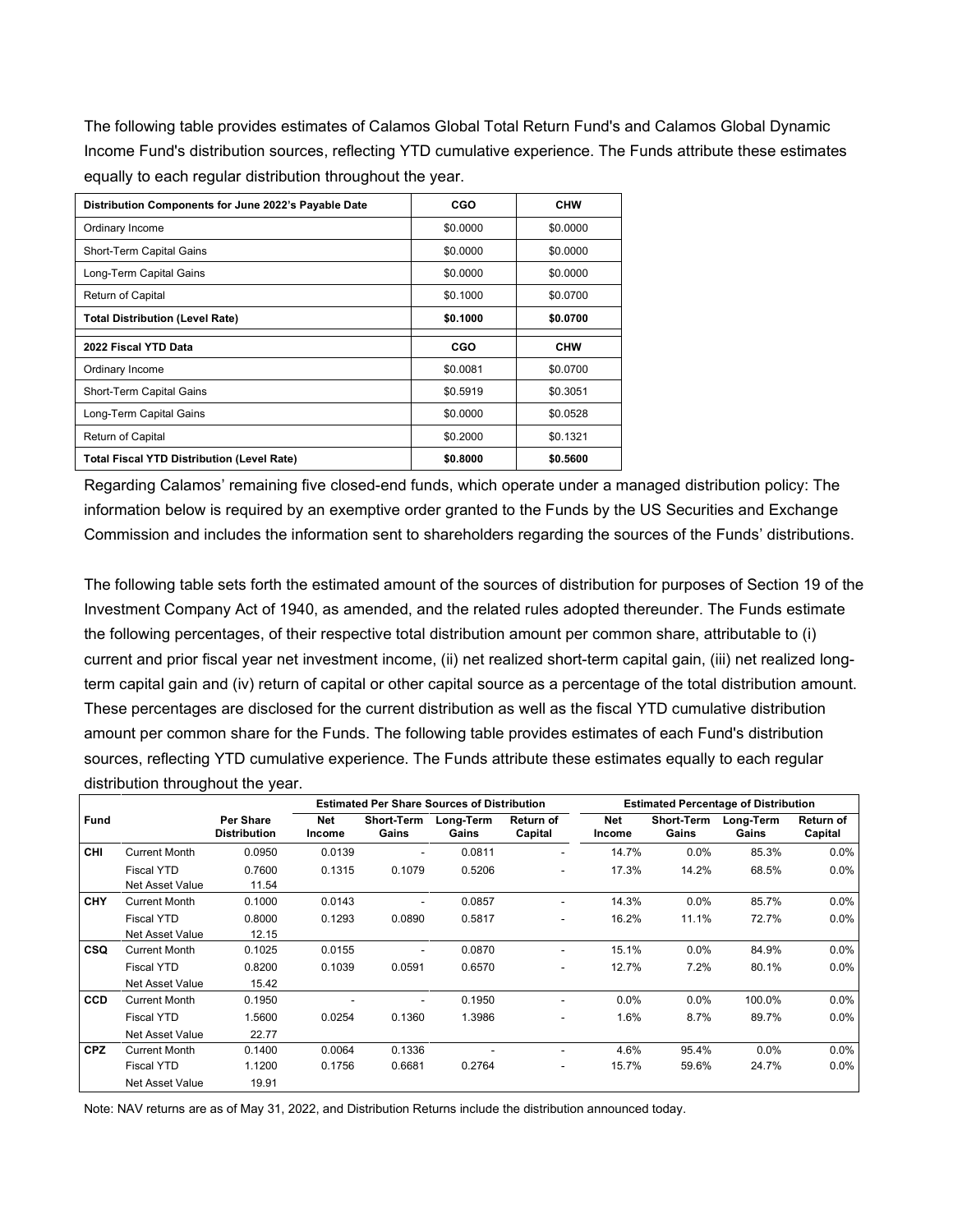You should not draw any conclusions about the Fund's investment performance from the amount of this distribution or from the terms of the Fund's plan.

If the Fund(s) estimate(s) that it has distributed more than its income and capital gains, a portion of your distribution may be a return of capital. A return of capital may occur, for example, when some or all of the money that you invested in the Fund is paid back to you. A return of capital distribution does not necessarily reflect the Fund's investment performance and should not be confused with 'yield' or 'income'.

The amounts and sources of distributions reported in this 19(a) notice are only estimates and are not being provided for tax reporting purposes. The actual amounts and sources of the amounts for accounting and tax purposes will depend upon the Fund's investment experience during the remainder of its fiscal year and may be subject to changes based on tax regulations. The Fund will send you a Form 1099 DIV for the calendar year that will tell you how to report these distributions for federal income tax purposes.

Return figures provided below are based on the change in the Fund's Net Asset Value per share ("NAV"), compared to the annualized distribution rate for this current distribution as a percentage of the NAV on the last day of the month prior to distribution record date.

|            |                          | Annualized                                |                                        |                                           |
|------------|--------------------------|-------------------------------------------|----------------------------------------|-------------------------------------------|
| Fund       | 5-Year<br>NAV Return (1) | <b>Fiscal YTD</b><br><b>NAV Dist Rate</b> | <b>Fiscal YTD</b><br><b>NAV Return</b> | <b>Fiscal YTD</b><br><b>NAV Dist Rate</b> |
| <b>CHI</b> | 10.23%                   | 9.88%                                     | $-21.71%$                              | 6.59%                                     |
| <b>CHY</b> | 10.22%                   | 9.88%                                     | $-22.06%$                              | 6.58%                                     |
| <b>CSQ</b> | 13.19%                   | 7.98%                                     | $-13.62%$                              | 5.32%                                     |
| <b>CCD</b> | 12.12%                   | 10.28%                                    | $-24.50%$                              | 6.85%                                     |
| <b>CPZ</b> | 7.96%                    | 8.44%                                     | $-2.74%$                               | 5.63%                                     |

1 Since inception for CPZ

Note: NAV returns are as of May 31, 2022 and Distribution Returns include the distribution announced today.

While the NAV performance may be indicative of the Fund's investment performance, it does not measure the value of a shareholder's investment in the Fund. The value of a shareholder's investment in the Fund is determined by the Fund's market price, which is based on the supply and demand for the Fund's shares in the open market. Past performance does not guarantee future results.

Monthly distributions offer shareholders the opportunity to accumulate more shares in a fund via the automatic dividend reinvestment plan. For example, if a fund's shares are trading at a premium, distributions will be automatically reinvested through the plan at NAV or 95% of the market price, whichever is greater; if shares are trading at a discount, distributions will be reinvested at the market price through an open market purchase program. Thus, the plan offers current shareholders an efficient method of accumulating additional shares with a potential for cost savings. Please see the dividend reinvestment plan for more information.